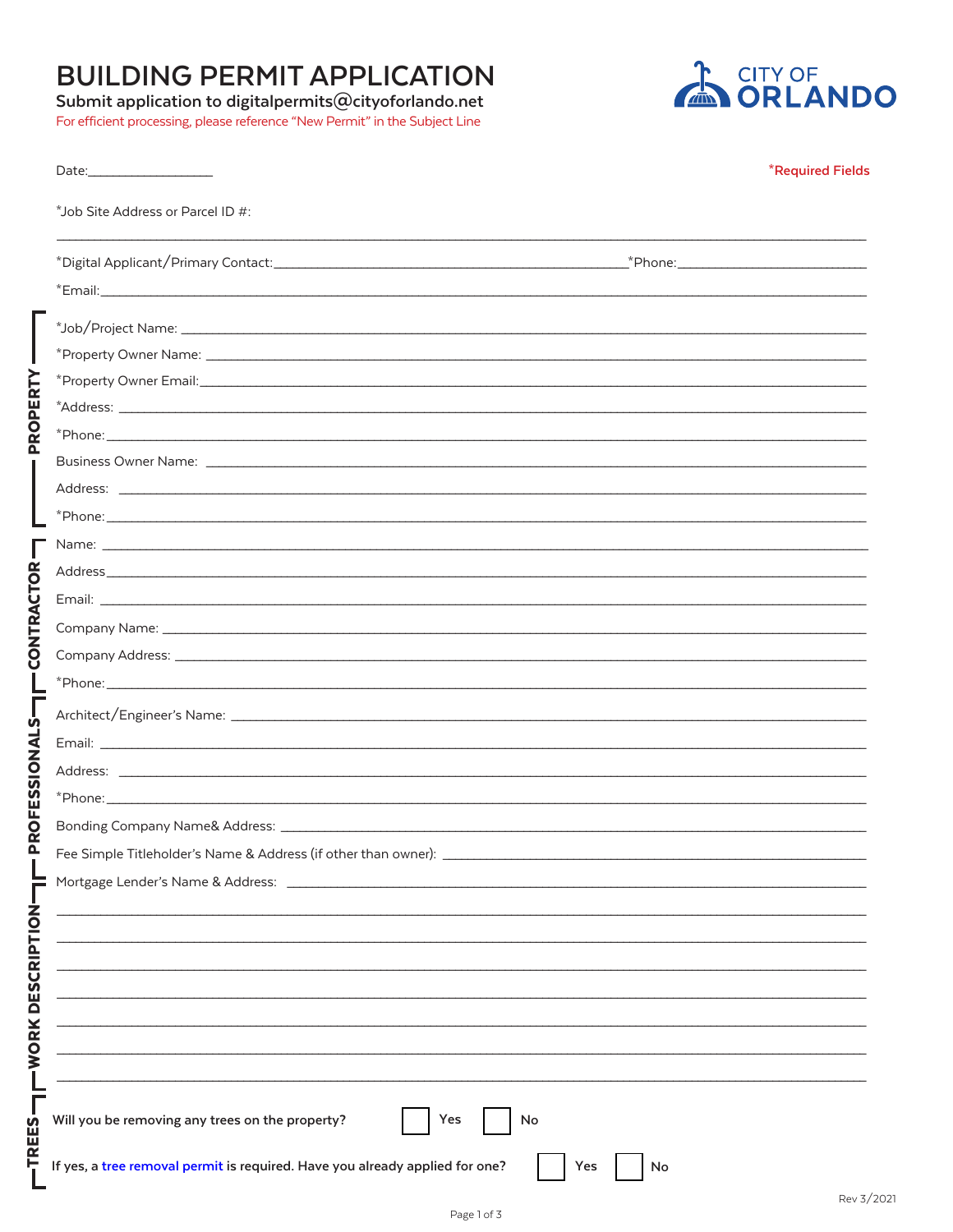|                                                                                                                                                              | (SUBTYPE - SELECT ONE):                                                                                               |                                                                                                                                                                                                                                |                    |                  |                                                                                                                                                        |  |  |  |
|--------------------------------------------------------------------------------------------------------------------------------------------------------------|-----------------------------------------------------------------------------------------------------------------------|--------------------------------------------------------------------------------------------------------------------------------------------------------------------------------------------------------------------------------|--------------------|------------------|--------------------------------------------------------------------------------------------------------------------------------------------------------|--|--|--|
|                                                                                                                                                              | New                                                                                                                   | Root <sup>2</sup>                                                                                                                                                                                                              | Billboard          |                  | Dumpster Enclosure/Pad                                                                                                                                 |  |  |  |
|                                                                                                                                                              | Addition                                                                                                              | <b>Accessory Structure</b>                                                                                                                                                                                                     |                    | Change of Use    | LEED:<br>Certified                                                                                                                                     |  |  |  |
|                                                                                                                                                              | Alteration <sup>1</sup>                                                                                               | Tent                                                                                                                                                                                                                           |                    | Swimming Pool    | Silver                                                                                                                                                 |  |  |  |
|                                                                                                                                                              | Site Work                                                                                                             | Repair/Replace <sup>1</sup>                                                                                                                                                                                                    | Solar              |                  | Gold                                                                                                                                                   |  |  |  |
|                                                                                                                                                              | Fence                                                                                                                 | Sign                                                                                                                                                                                                                           |                    | Foundation Only  | Platinum                                                                                                                                               |  |  |  |
| <b>WORK TYPE</b>                                                                                                                                             | <sup>1</sup> Requires separate scope of work <sup>2</sup> Requires Re-roofing Information form                        |                                                                                                                                                                                                                                |                    |                  |                                                                                                                                                        |  |  |  |
|                                                                                                                                                              |                                                                                                                       |                                                                                                                                                                                                                                |                    |                  |                                                                                                                                                        |  |  |  |
|                                                                                                                                                              |                                                                                                                       | Note: Owner furnished equipment and materials must be included in Estimated Construction Cost.<br>Related to Code Enforcement Action?   Yes   No                                                                               |                    |                  |                                                                                                                                                        |  |  |  |
|                                                                                                                                                              |                                                                                                                       | *Plan Review Type: $\Box$ Commercial $\Box$ Residential' (single family) $\Box$ Residential 2 (duplex)                                                                                                                         |                    |                  |                                                                                                                                                        |  |  |  |
|                                                                                                                                                              | Residential 3 or more units <sup>a</sup> Detached Structure (ex: garage/apt, etc) Please explain in work description. |                                                                                                                                                                                                                                |                    |                  |                                                                                                                                                        |  |  |  |
|                                                                                                                                                              |                                                                                                                       |                                                                                                                                                                                                                                | State of Florida   |                  | <b>Card Holders Name</b>                                                                                                                               |  |  |  |
|                                                                                                                                                              | Company Name                                                                                                          |                                                                                                                                                                                                                                | License # Reg/Cert |                  |                                                                                                                                                        |  |  |  |
| <b>SUBCONTRACTORS</b>                                                                                                                                        |                                                                                                                       |                                                                                                                                                                                                                                |                    |                  |                                                                                                                                                        |  |  |  |
|                                                                                                                                                              |                                                                                                                       |                                                                                                                                                                                                                                |                    |                  |                                                                                                                                                        |  |  |  |
|                                                                                                                                                              |                                                                                                                       | Plumb. The contract of the contract of the contract of the contract of the contract of the contract of the contract of the contract of the contract of the contract of the contract of the contract of the contract of the con |                    |                  |                                                                                                                                                        |  |  |  |
|                                                                                                                                                              |                                                                                                                       |                                                                                                                                                                                                                                |                    |                  |                                                                                                                                                        |  |  |  |
|                                                                                                                                                              |                                                                                                                       |                                                                                                                                                                                                                                |                    |                  |                                                                                                                                                        |  |  |  |
|                                                                                                                                                              | (PLEASE FILL OUT THIS SECTION FOR SIGN PERMITS ONLY)                                                                  |                                                                                                                                                                                                                                |                    |                  |                                                                                                                                                        |  |  |  |
|                                                                                                                                                              |                                                                                                                       |                                                                                                                                                                                                                                |                    |                  |                                                                                                                                                        |  |  |  |
|                                                                                                                                                              | Sign Type <sup>3</sup>                                                                                                | Electric? $(Y/N)$ Test Lab #                                                                                                                                                                                                   |                    | Sign Area (SqFt) | <b>Existing or Proposed?</b>                                                                                                                           |  |  |  |
|                                                                                                                                                              |                                                                                                                       |                                                                                                                                                                                                                                |                    |                  |                                                                                                                                                        |  |  |  |
| このあ                                                                                                                                                          |                                                                                                                       |                                                                                                                                                                                                                                |                    |                  |                                                                                                                                                        |  |  |  |
|                                                                                                                                                              |                                                                                                                       |                                                                                                                                                                                                                                |                    |                  |                                                                                                                                                        |  |  |  |
|                                                                                                                                                              |                                                                                                                       |                                                                                                                                                                                                                                |                    |                  |                                                                                                                                                        |  |  |  |
|                                                                                                                                                              |                                                                                                                       |                                                                                                                                                                                                                                |                    |                  | <sup>3</sup> Awning, Billboard, Construction, Ground/Pole, Marquee, Menu, Monument, Other, Political Campaign, Projecting, Real Estate, Trailer, Wall, |  |  |  |
|                                                                                                                                                              | Window (identify existing and proposed signs)                                                                         |                                                                                                                                                                                                                                |                    |                  |                                                                                                                                                        |  |  |  |
|                                                                                                                                                              |                                                                                                                       |                                                                                                                                                                                                                                |                    |                  |                                                                                                                                                        |  |  |  |
| <b>POOLS-</b><br>Deck Area (SqFt): _______________________Fenced? (Y/N) ___________ Screened? (Y/N) ________ Overhead Power Distance (Ft): _________________ |                                                                                                                       |                                                                                                                                                                                                                                |                    |                  |                                                                                                                                                        |  |  |  |
|                                                                                                                                                              |                                                                                                                       |                                                                                                                                                                                                                                |                    |                  |                                                                                                                                                        |  |  |  |
|                                                                                                                                                              |                                                                                                                       |                                                                                                                                                                                                                                |                    |                  |                                                                                                                                                        |  |  |  |
| <b>TENT</b>                                                                                                                                                  |                                                                                                                       |                                                                                                                                                                                                                                |                    |                  |                                                                                                                                                        |  |  |  |
|                                                                                                                                                              | <sup>4</sup> Flame Retardant Certificate Required                                                                     |                                                                                                                                                                                                                                |                    |                  |                                                                                                                                                        |  |  |  |

**Application is hereby made to obtain a permit to do the work and installations as indicated. I certify that no work or installation has commenced prior to the issuance of a permit and that all work will be performed to meet the standards of all laws regulating construction in the City of Orlando. I understand that a separate permit must be secured for MECHANICAL, ELECTRICAL, PLUMBING, SIGNS, WELLS, POOLS, FURNACES, BOILERS, HEATERS, TANKS and AIR CONDITIONERS, etc.** 

**OWNER'S AFFIDAVIT: I certify that all the foregoing information is accurate and that all work will be done in compliance with all applicable laws regulating construction and zoning.**